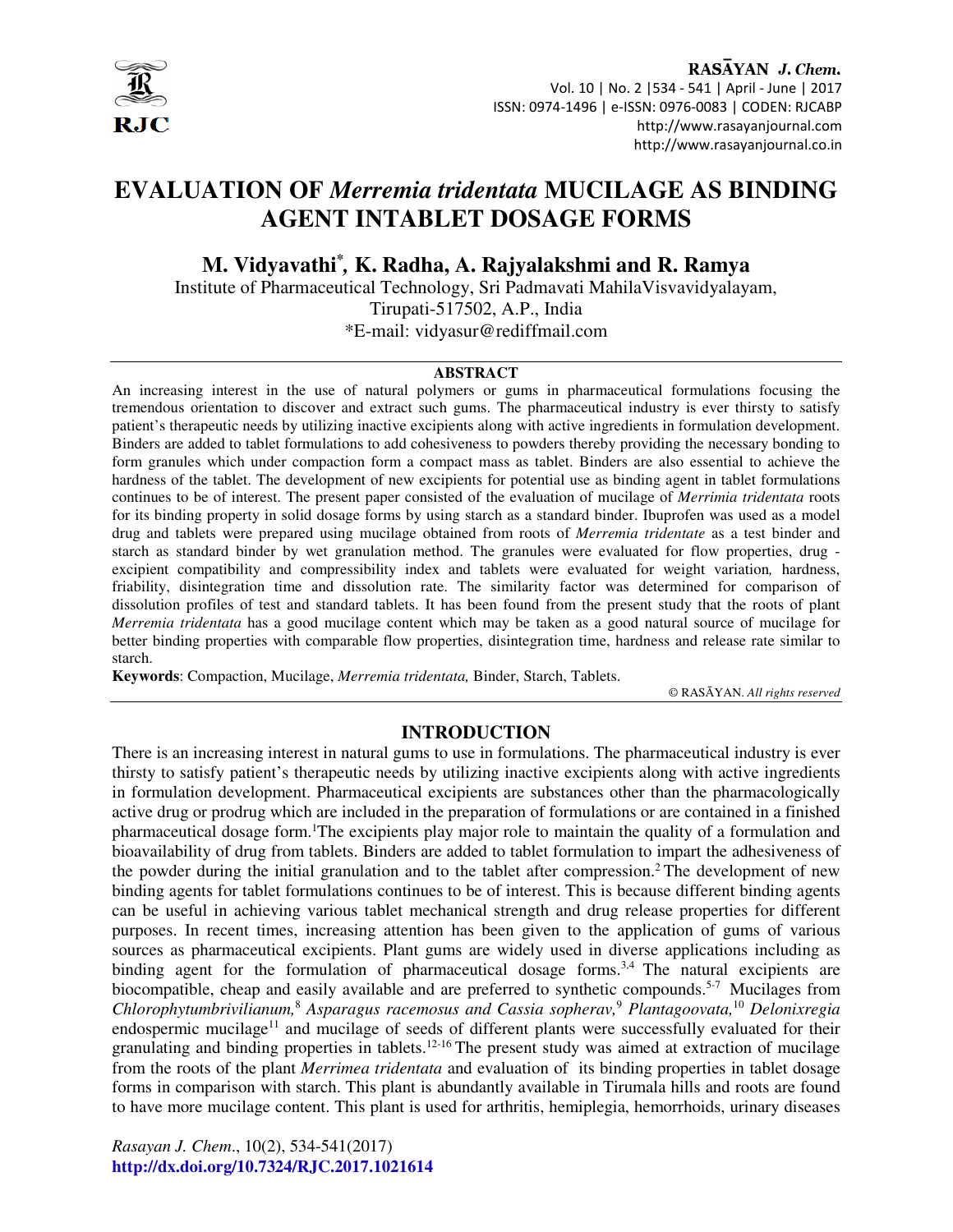and inflammation<sup>17,18</sup> and its safety was also studied by its acute toxicity studies.<sup>19</sup> Mucilages are the most commonly used excipients in various pharmaceutical formulations as thickening, binding, suspending, disintegrating agents.<sup>20</sup> The tablets were prepared using mucilage obtained from roots of *Merremia tridentata* as test binder and starch as standard binder. Then, these were evaluated for different *in vitro* parameters and results were compared by calculating similarity factor.

#### **EXPERIMENTAL**

#### **Procurement of plant**

The fresh plant materials were collected, washed with water to remove dirt and debris, and dried. The weighed quantity (50gm) of dried roots were taken and powdered by milling. Then, the powdered material was soaked in 500ml of petroleum ether for 24hrs in a round bottomed flask. The next day, this was subjected to reflux for 1hr.Then, it was cooled and filtered. Repeated the procedure for 3 times and was subjected to solvent evaporation by using rotary flash evaporator. Thus the roots of the plants were defatted.

## **Extraction of mucilage**

The marc was collected from above process and was soaked in 500ml of water in a round bottomed flask. Acetic acid was added to it until the  $P<sub>H</sub>$  was adjusted to 4-5. It was heated for 15 minutes at a temperature of60-70°C, then it was cooled and filtered. Acetone was added to the filtrate in 1:1 ratio and kept aside for 24hrs, and it was centrifuged for 10-15 mins. at 1500-2000rpm.Repeated the procedure until the mucilage was obtained and it was dried.<sup>21-23</sup> Then the dried mucilage was tested for carbohydrates using Molisch test and Ruthenium red test.

#### **Formulation of tablets**

The tablets were prepared by wet granulation method using Ibuprofen as model drug as per formula shown in Table-1.Test tablets contained mucilage as binder and standard tablets contained starch as binder. Starch is used as a good binder at 10% concentration, hence 10% mucilage was used to prepare tablets.

| S. No. | Name of Ingredient | Standard Tablets (mg) | Test Tablets (mg) |
|--------|--------------------|-----------------------|-------------------|
|        | Ibuprofen          | 250                   | 250               |
|        | Lactose            | 150                   | 150               |
|        | <b>Starch</b>      |                       |                   |
|        | Talc               | 15                    | 15                |
|        | Magnesium stearate |                       |                   |
|        | Starch paste       | 10%                   |                   |
|        | Dried Mucilage     |                       | 10%               |

Table-1: Composition of Prepared Tablets

# **Preparation of granules**

The binder solution was prepared by dissolving the dried mucilage of *Merremia tridenteta* in water at 10% w/v concentration for test tablets and 10% starch solution for standard tablets. The granules were prepared separately by wet granulation process using two binders. The drug, lactose, and starch were mixed thoroughly, and a sufficient volume of 10% w/v of mucilage of *Merremia tridenteta* for test and10% starch solution for standard *was* added slowly to the powder blend and kneading was performed until formation of wet mass with enough cohesiveness is obtained. The wet mass was forced through a no. 10 sieve and obtained granules were dried at 50°C. The granules were used to perform drug-excipient compatibility studies using UV scan and FT-IR analysis and also evaluated for flow properties, compressibility index.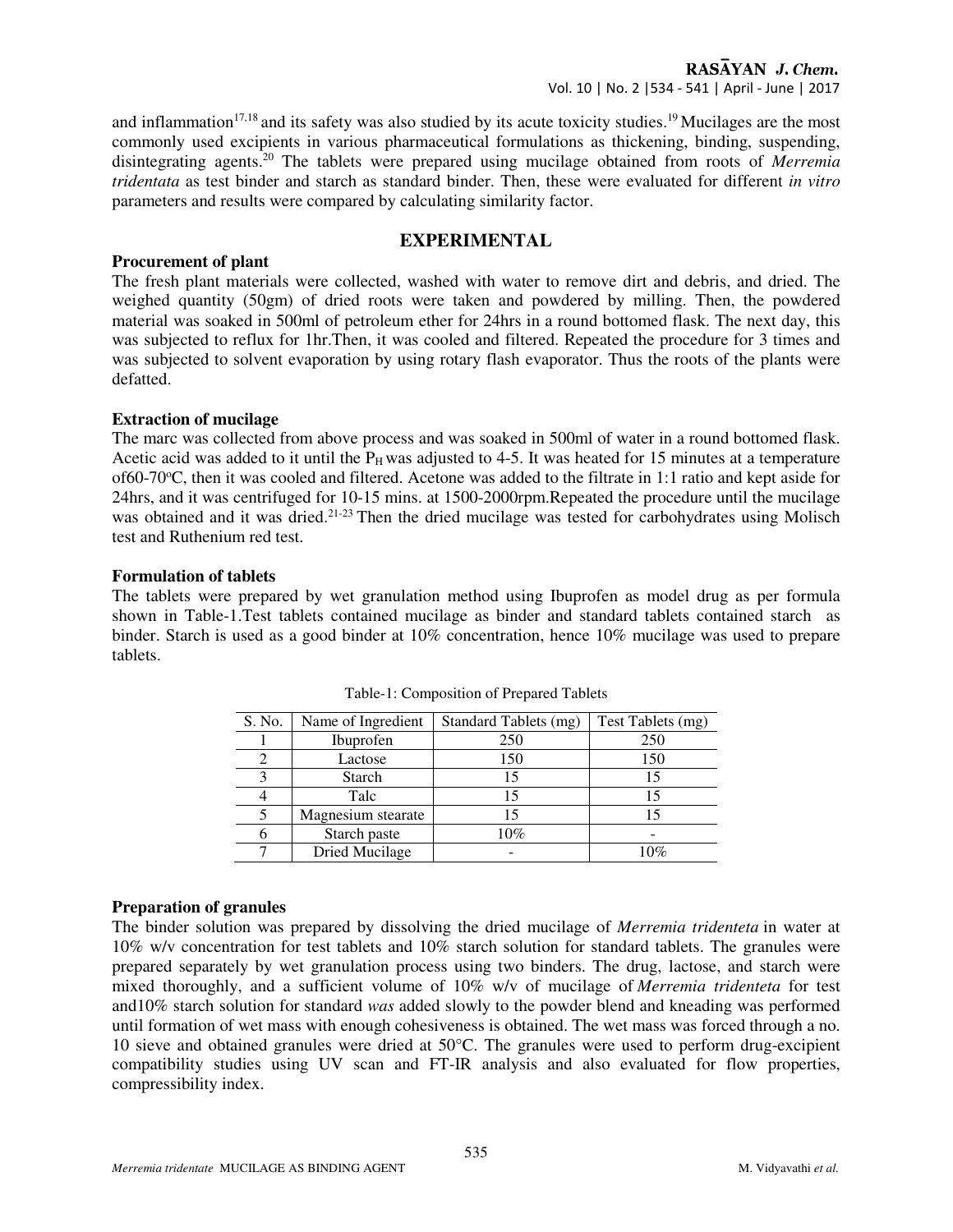## **Evaluation ofgranules<sup>24</sup>**

#### **Angle of repose**

The flow characteristics are measured by angle of repose. Improper flow of powder is due to frictional forces between the particles. These frictional forces are quantified by the angle of repose. Angle of repose is defined as the maximum angle possible between the surface of a pile of the powder and horizontal plane. It was determined by fixed funnel method.

Angle of repose  $\tan\theta = h/r$  (1)

Where, h= height of the pile;  $r=$  radius of the base of the pile;  $\theta$ = angle of repose

#### **Bulk density**

Weighed quantity of the granules was taken in a graduated cylinder. Volume (V) was measured and noted without disturbing the cylinder and bulk density was calculated using the following equation:

Bulk density (BD)  $(g/cm^3)$  = weight of the powder (W)/volume of packing (V) (2)

# **i. True density**

 The tapping method was used to determine the tapped density, in which the cylinder containing known amount (W) of granules was subjected to a fixed number of taps(approximately 100) until the bed of granules had reached the minimum. The final volume after tapping  $V_0$ ' was recorded and the tap density was calculated by the following equation:

True d

$$
density (TD) (g/cm3) = W/V0
$$
 (3)

## **ii. Compressibility index**(**Carr's index)**

This property is also known as compressibility. It is indirectly related to the relative flow rate, cohesiveness and particle size. It is simple, fast and popular method of predicting powder flow characteristics. (CI) or Carr's index value of granules was computed according to the following equation:

Carr's Index (CI) = 
$$
\frac{(TD - BD)}{TD} \times 100
$$
 (4)

#### **iii. Hausner's ratio:**

Hausner's ratio of granules was determined by comparing the tapped density to the bulk density using the equation:

Hausner's ratio = 
$$
\frac{\text{true density}}{\text{bulk density}}
$$

\n(5)

#### **iv. Drug -excipient compatibility studies**

The compatibility between drug and mucilage was studied using FTIR analysis by obtaining the spectra for drug, mucilage and granules.

#### **Manufacturing of tablets**

The prepared granules were mixed with talc, zinc stearate as lubricant and antiadherent ,and were compressed by rotary single tablet punching machine. Then prepared tablets (both standard & test) were evaluated for following parameters.

#### **Evaluation of tablets**

#### **a. Weight variation**

20 tablets were selected randomly and individually weighed using an electronic balance and the average weight was calculated. The uniformity of weight was determined according to IP specifications. As per IP limits, not more than two of the individual tablet weight deviate from average weight by more than twice the percentage.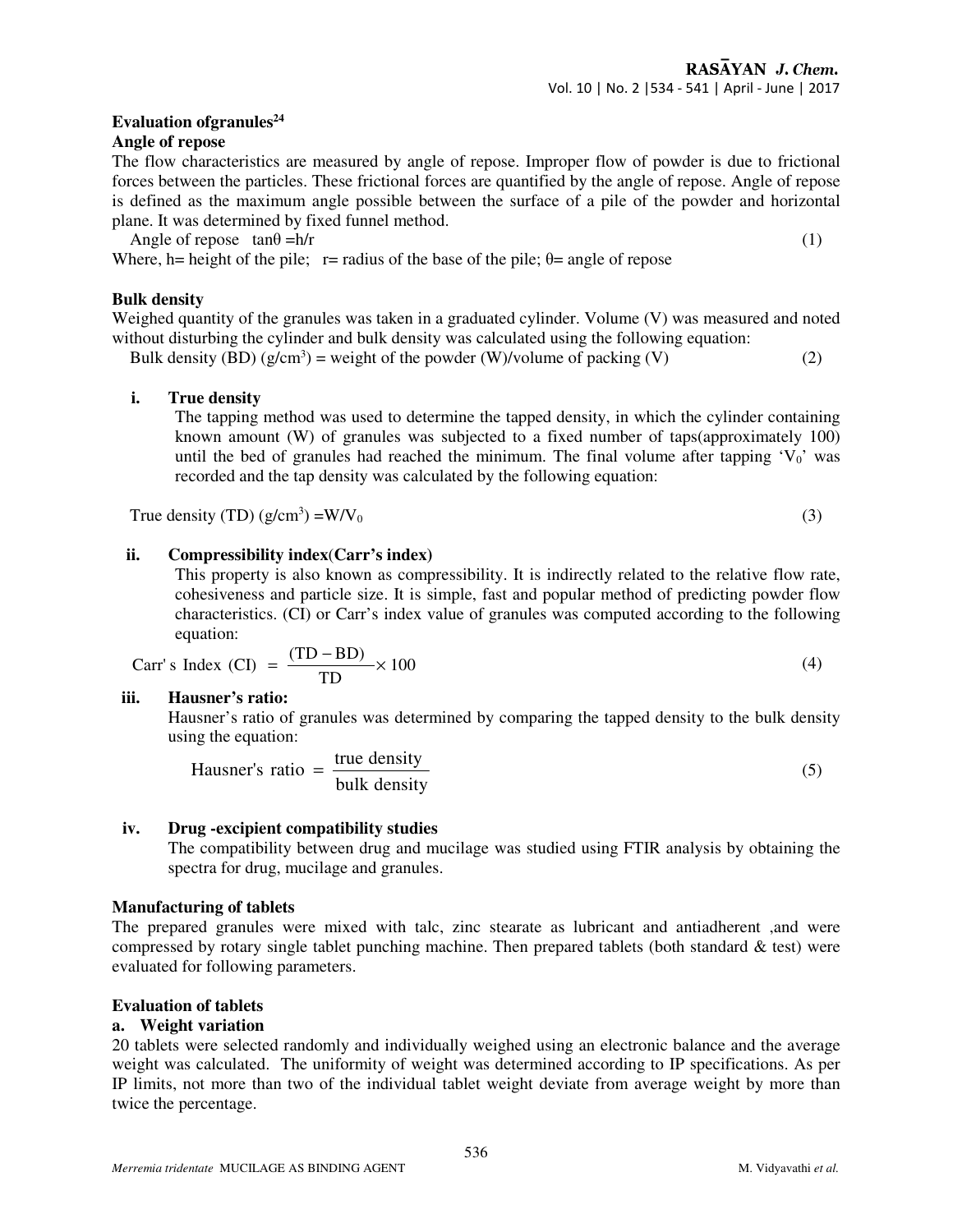#### **b. Hardness**

Tablets required certain amount of strength or hardness and resistance to withstand mechanical shocks of handling during packing and shipping. Tablet hardness is the force required to break a tablet in a diametric compressions test. 10 tablets were taken and hardness was determined with Mansanto hardness tester. The average hardness is expressed in  $\text{Kg}/\text{Cm}^2$ .

#### **c. Disintegration Time**

The disintegration test was carried out using USP tablet disintegration test apparatus. The disintegration time of 6tablets, that is the time at which no residue of tablet remains on mesh of apparatus was noted. Then the average disintegration time was calculated for both test and standard tablets.

#### **d. Friability**

Tablets were subjected to combined effects of abrasive and shock by utilizing a plastic chamber that revolves at 25 rpm dropping the tablets at a distance of six inches with each revolution using Roche friabilator. A pre-weighed (W1) 10 tablets were placed in the friabilator which was operated for 100 revolutions. The tablets were dusted and reweighed (W2). The percentage loss during the test was calculated using below formula. Tablets that lose less than 0.5 to 1% of their weights are considered acceptable:

% loss in Friability =  $W1-W2/W1$  \*100 (6)

#### **e. Dissolution rate**

The USP basket type dissolution test apparatus was used for *in vitro* release studies of prepared tablets. One tablet was placed in a basket fixed to a rod and it was dipped in 900 ml of  $P_H$  7.2 buffer taken in a dissolution vessel.The dissolution medium was stirred at 50 rpm and maintained at constant temperature  $(37\pm1^0)$ . At predetermined time intervals, 2ml of samples were withdrawn and concentration of drug was estimated using UV spectrophotometer at 262nm.An equal volume of fresh dissolution medium was replaced after withdrawal of each sample to maintain sink conditions.

#### **Statistical analysis**

All tests were performed thrice and its mean values were noted along with standard deviation. Statistical analysis was done to compare the results of two tablet formulations (test and standard) using T-test. At 95% confidence level, the p value lower than or equal to 0.1 was considered as the limit of significance.

#### **Similarity factor for comparison of dissolution profiles**

f1 and f2 are the two factors representing dissimilarity and similarity factors respectively to compare the dissolution profiles by mathematical approach. Determination of f2 is simplest method for comparison of two dissolution profiles. This was introduced by Moore and Flanner,adopted by the centre for drug evaluation and research (USFDA) and by human medicines evaluation unit of the European agency for the evaluation of medical products (EMEA).

The similarity factor f2 is defined as a logarithmic reciprocal square root transformation of one plus the mean squared (the average sum of squares) differences of drug percent dissolution between test and standard products.<sup>25,26</sup>

$$
f1 = \{|\sum_{t=1}^{n}|R_t - T_t|\} / [\sum_{t=1}^{n}R_t]\} \times 100
$$
  
f2 = 50<sup>x</sup>log {1 + [1/n]}  $\sum |R_t - T_t|^2$ ]<sup>-0.5</sup> × 100} (8)

Where n = number of dissolution time points,  $R_t = \%$ drug dissolved from standard formulation,  $T_t = \%$ drug dissolved from test formulation,  $T =$  Time. The values of f1<15 and f2>50 are indicative of the similarity of dissolution profiles.<sup>27</sup>The equation f2 is only applicable for comparing curves in which the average difference between R and T is less than 100.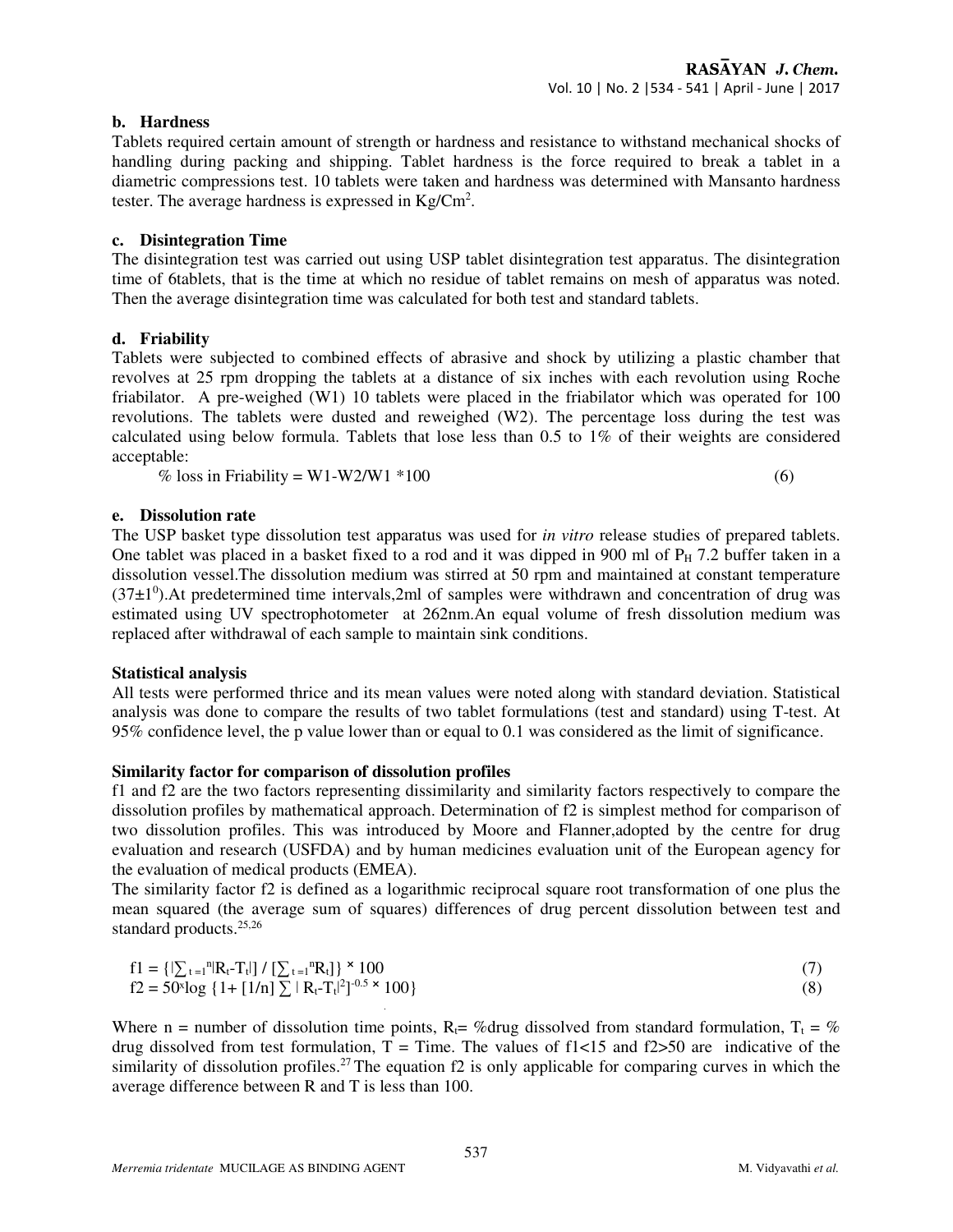#### **RESULTS AND DISCUSSION**

In the present study, the mucilage extracted from roots of *Merrimia tridentata* was used as binding agent in tablet dosage forms as the natural products are nontoxic, biocompatible and cheap.<sup>28</sup> The dried coarsely powdered roots of *Merrimia tridentata* was used to prepare mucilage using acetone as mucilage precipitating agent. The chemical nature of mucilage was found as carbohydrate, as it has shown positive results in Molisch test and Ruthenium red test similar to starch.

The prepared granules were evaluated for flow properties using angle of repose, bulk density, tap density, compressibility index, Hausner's ratio and the results are shown in Table-2. It was observed that granules of test and standard possessed good to excellent flow properties based on the value of angle of repose, bulk density, tap density, compressibility index, and Hausner's ratio as per Table-2. The test granules have shown flow properties similar to standard granules which suggested that the prepared mucilage contributed to flow properties of granules equal to starch. And, it was also observed that there was no significant difference in flow properties of both standard and test granules( $p \le 0.05$ ).

| S. No.          | Parameter                  | Standard          | <b>Test</b>       |  |  |  |
|-----------------|----------------------------|-------------------|-------------------|--|--|--|
|                 |                            | Mean $+$ S.D      | $Mean \pm S.D$    |  |  |  |
| <b>Granules</b> |                            |                   |                   |  |  |  |
|                 | Angle of repose $(\theta)$ | $22.5 \pm 0.07$   | $26.5 \pm 0.11$   |  |  |  |
| 2.              | Bulk density(gm/cc)        | $0.45 \pm 0.09$   | $0.39 \pm 0.03$   |  |  |  |
| 3.              | Tapped density(gm/cc)      | $0.51 \pm 0.02$   | $0.45 \pm 0.05$   |  |  |  |
| 4.              | Carr's index               | $12.6 \pm 0.07$   | $13.3 \pm 0.04$   |  |  |  |
| 5.              | Hausner's ratio            | $1.14\pm0.08$     |                   |  |  |  |
| Tablets         |                            |                   |                   |  |  |  |
| 6.              | Weight variation $(\%)$    | $2.96 \pm 1.61$   | $1.68 \pm 0.98$   |  |  |  |
| 7.              | Hardness $(Kg/cm2)$        | $3.02 \pm 0.47$   | $2.04\pm0.36$     |  |  |  |
| 8.              | Friability $(\%)$          | $0.390 \pm 0.001$ | $0.198 \pm 0.001$ |  |  |  |
| 9.              | Disintegration time (min)  | $9.33 \pm 1.210$  | $3.33 \pm 1.032$  |  |  |  |

#### Table-2: Results of different *In Vitro* parameters

All these results indicated that the granules prepared using mucilage of *Merremia tridentata* possessed satisfactory flow properties, compressibility and porosity.

The drug and excipient compatibility studies were conducted by FTIR. The FTIR spectrum of Ibuprofen (Figure-1) demonstrated that the characteristic absorption peaks were found for carboxylic acids at 2921.88,alkanes at 2870.60,alkynes at 2178.55,ketones at 1718.96,aromatic ring at 1507.58,C-H stretches of alkanes was at 1068-667.05.FT-IR spectrum of mucilage(Figure-2) demonstrated that the characteristic absorption peaks were found for N-H amine stretches at 3420.64,C=O at 2926.51, alkynes at 2163.49,aromatic rings at 1645.21,cyanides C-N at 1250.98,C-H alkanes at 1022.61 to 603.60.FT-IR spectrum of test granules (Figure-3) demonstrated that the characteristic absorption peaks were found for alcohols, phenols(O-H) at 2871.55,C=O acids at 2922.30,alkynes at 2173.91,O-H ketones at 1718.80,C-H alkanes at 1019.12 –668.3.These peaks were similar to pure drug spectrum indicated the compatibility between the drug and mucilage. Thus, based on discussion of FTIR spectra, it was found that Ibuprofen did not lose its spectral characteristics after preparing granules using mucilage. It can be concluded that Ibuprofen is compatible with test mucilage in present study.

50 tablets were prepared with test and standard granules and evaluated for weight variation, hardness, friability, disintegration time and *in vitro* dissolution rate.

The percentage weight variation as mentioned in the Table-2 was less in test tablets prepared by mucilage compared with standard tablets prepared by starch. This indicated that more uniformity in weight and drug content in test tablets. The less weight variation also suggested good cohesiveness between granules by test binder. As per the statistical analysis there was no significant difference (p<0.1) between weight variation of test and standard tablets. The average hardness of tablets prepared using test mucilage was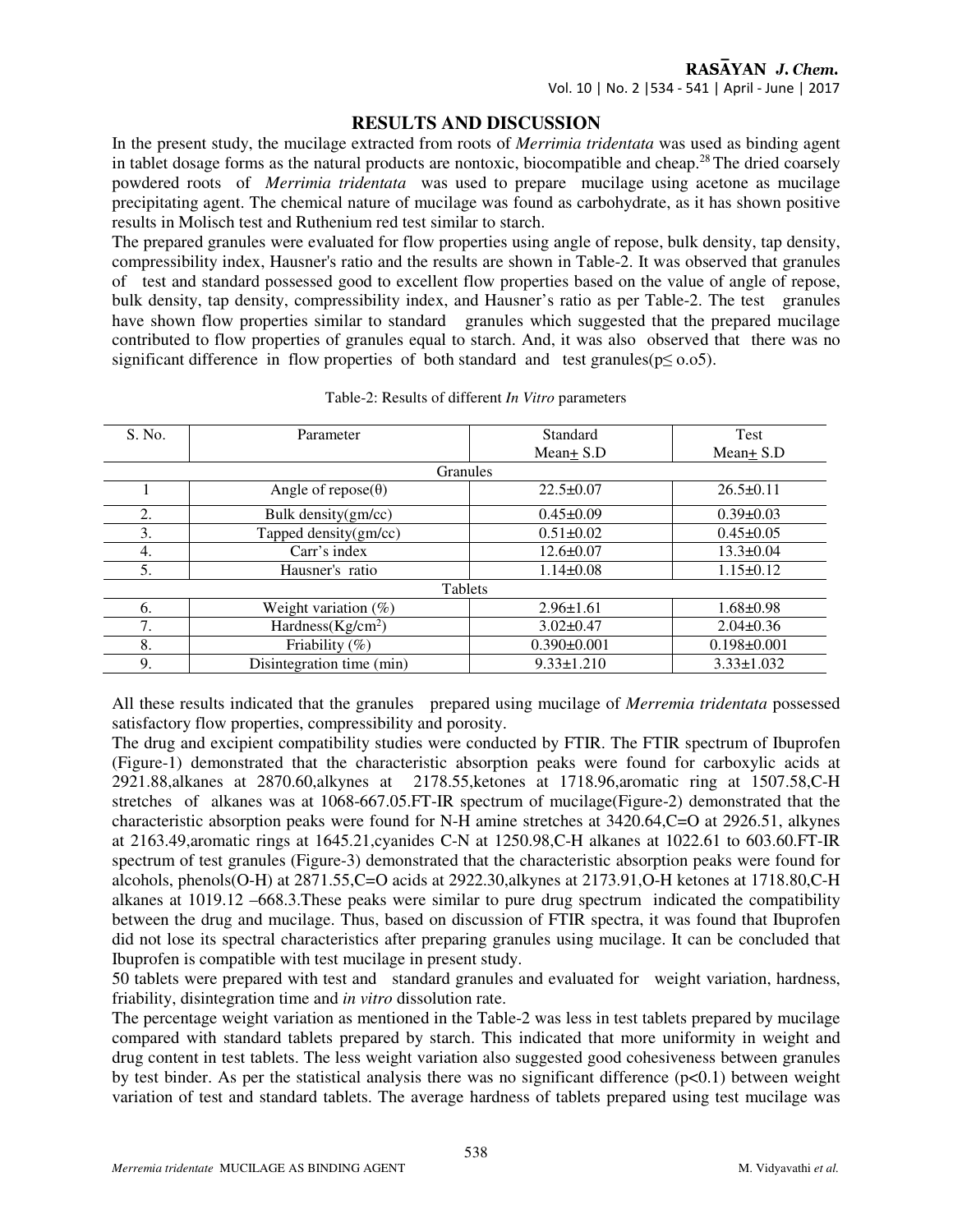less than the tablets prepared by standard(Table-2) and as per statistical analysis there was no significant difference (p<0.1) between test tablets and standard tablets confirmed that the binding characteristics of mucilage was similar to that of starch.



Fig.-1: FTIR Spectrum of Ibuprofen



Fig.-2: FTIR Spectrum of standard mucilage

The average percentage loss in friability as shown in the Table-2 was found to be with in official limits for both the standard and test tablets. This loss was less in test tablets than the standard, however there is no significant difference between test and standard tablets  $(p<0.10)$ . The average disintegration time as shown in the Table-2 was less for test tablets than standard tablets. It suggested that there is contribution of test mucilage in the disintegration of tablets. The fast disintegration of test tablets might be due to any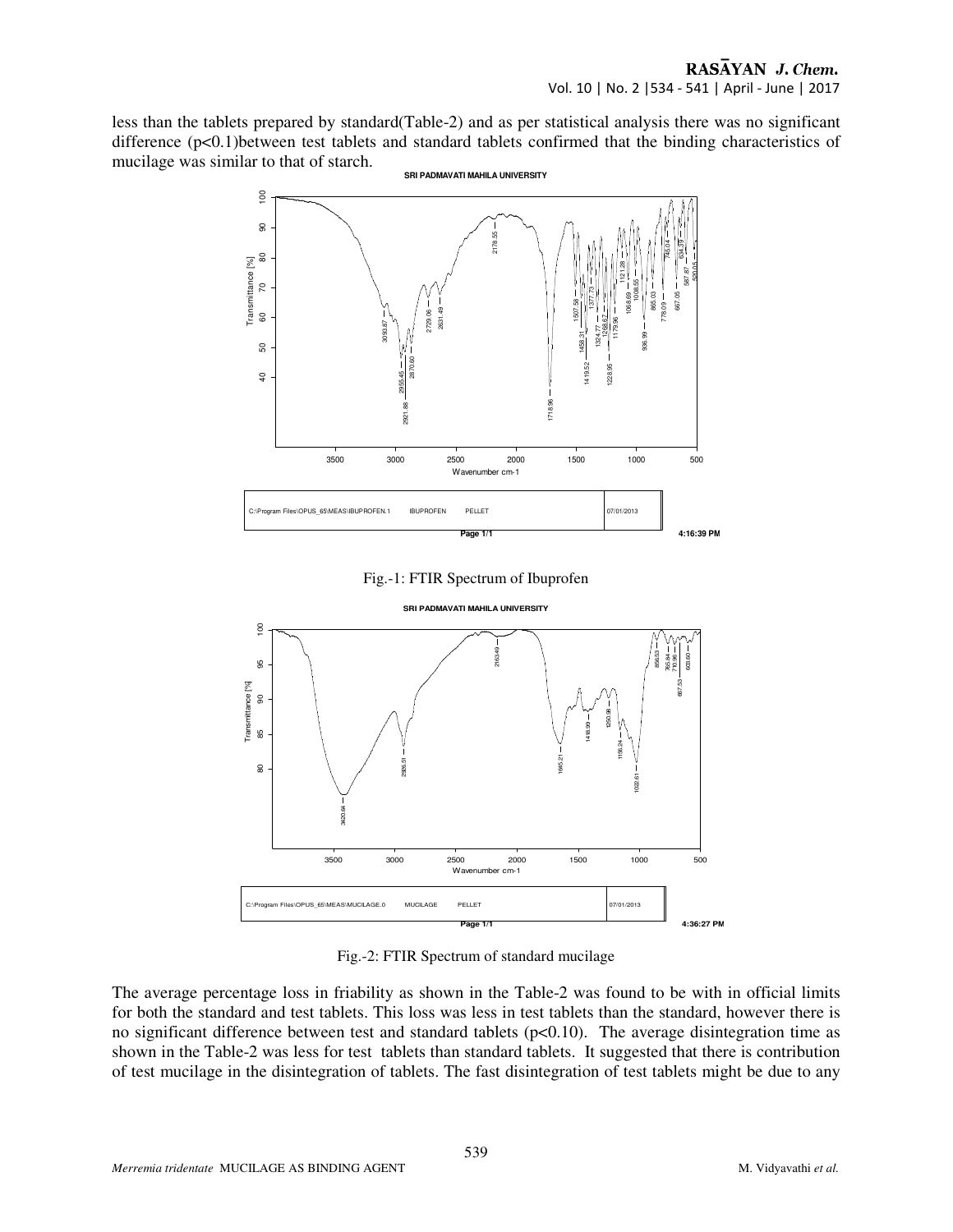of mechanisms of disintegration by absorption of water or by easy burst of tablets. It was observed that there is a significant difference between disintegration time of test and standard tablets  $(p<0.05)$ .



Fig.-3: FTIR Spectrum of test granules

The dissolution profiles indicated that 92% of drug was released within 60min. from test tablets where as 85% of drug was released in 60min. from standard tablets might be due to fast disintegration of test tablets( Table-3 and Figure-4). According to  $T_{50\%}$ , and the % drug dissolved in 60minutes, it was found that there was no significant difference between two tablet formulations.



Fig.-4: Comparison of Dissolution Profiles of Test and Standard Tablets

| S. No. | Time(Min.) | <i>%Drug Dissolved</i>  |                     |
|--------|------------|-------------------------|---------------------|
|        |            | <b>Standard Tablets</b> | <b>Test Tablets</b> |
|        |            | (Mean $\pm$ SD)         | (Mean $\pm$ SD)     |
|        |            | $15.2 \pm 0.17$         | $19.72 \pm 0.09$    |
| 2.     | 20         | $52.91 \pm 0.19$        | $57.35 \pm 0.11$    |
|        | 30         | $68.02 \pm 0.02$        | $72.67 \pm 0.04$    |
| 4.     | 50         | $78.05 \pm 0.31$        | $81.79 \pm 0.17$    |
| C.     | 60         | $85.06\pm0.11$          | $92.87 \pm 0.12$    |

Table-3: Percentage Drug Dissolved from Test and Standard Tablets